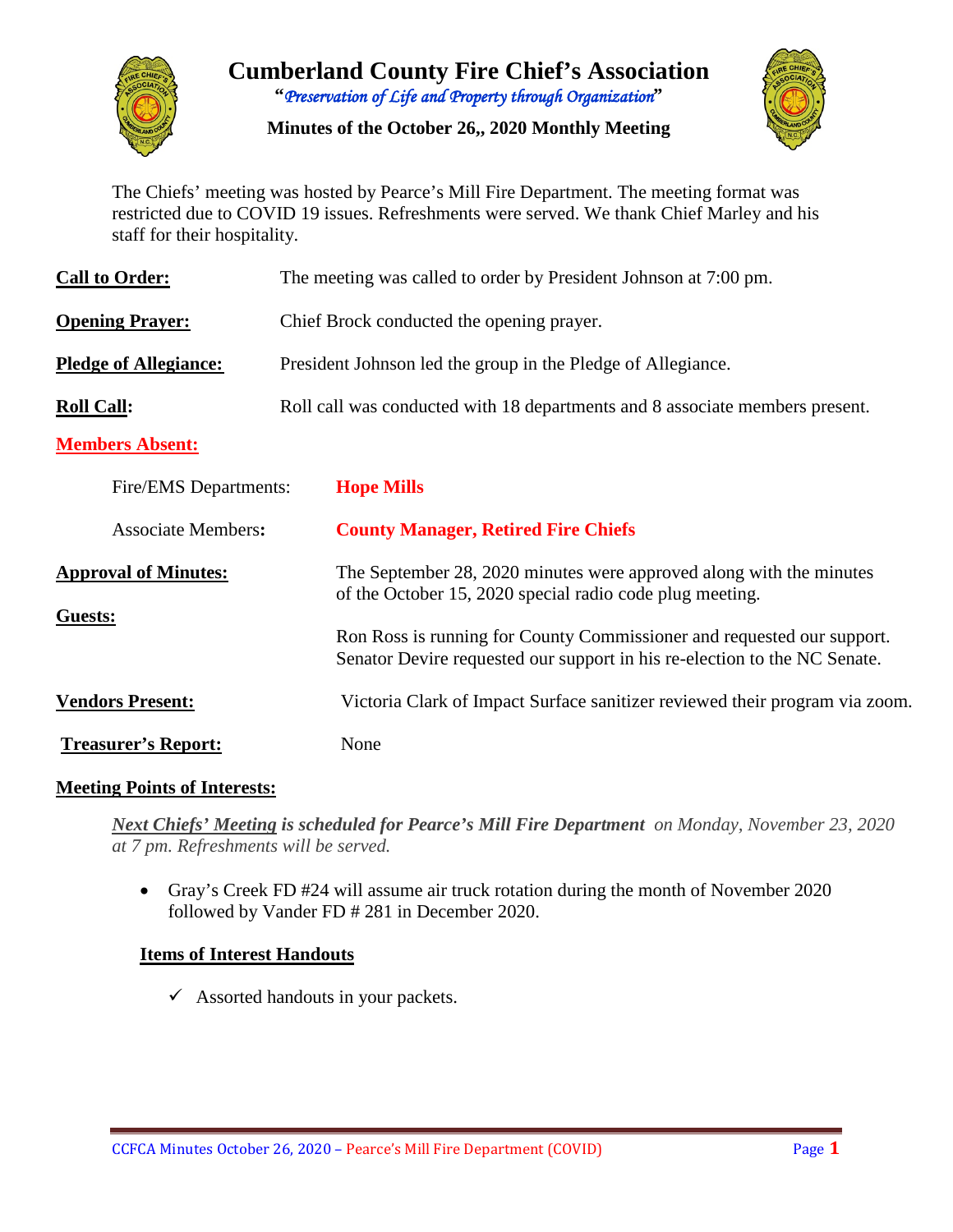#### **OLD BUSINESS:**

- 1. The Valor awards program was held October 13, 2020 at 1100 hours at Manna Church on Cliffdale Road. Congratulations to all of those receiving awards and a big Thank You to the Fire Chiefs for nominating their personnel. He asked all Chiefs to consider nominating their departments Firefighter of the Year for a Merit award for next year's Valor Awards.
- 2. President Johnson gave an update on the storage building that was constructed at SPFD 19 to house association assets. We are pending the 10 foot concrete apron and that should be completed within the next several weeks after downspout to control water runoff are installed to re-direct some water flow.
- 3. President Johnson updated the membership on the radio phase I grant opportunity. A total of 159 radios have been received. Adam is assigning the Viper ID's. We received some additional tactical talk groups on the Viper system and President Johnson is in the process of talking to our neighboring county partners about our upgrade.
- 4. President Johnson advised the members to review the Swift Water Policy submitted by the Rescue Committee.
- 5. President Johnson advised the FFD found some issues with the CR-2 on its CPR coaching aspect. More to follow on this.
- 6. President Johnson advised that we are still in Hurricane season so please continue to be vigilant.
- 7. President Johnson reported that Congressman Hudson with bi-partisan help got the retirement bill out of committee a day after talking with us last month in Grays Creek. This should be voted on when congress goes back in session.
- 8. President Johnson advised the members that the OBAMA CARE act could require VFD's to pay for health care benefits for volunteers. This needs to be monitored closely whereas VFD's cannot afford to do this.

#### **NEW BUSINESS:**

- 1. President Johnson advised that virtual meetings have become a reality. Each department will be looked at to see if they can support these meetings so that we can get back on a station rotation starting the first of the year 2021.
- 2. President Johnson advised everyone to continue to utilize COVID 19 guidelines to prevent the spread throughout your agency. Please keep up with your receipts in case reimbursement money becomes available.
- 3. President Johnson made another push for the NCAFC license tags. 500 people needed to apply. NC DMV will not produce the tags until at least 500 plates are ordered for mass production. The numbers are up and just shy so please let your officers know that they can apply as well. You do not have to be a member of the NCAFC to order a tag for the first 500 allotment needed.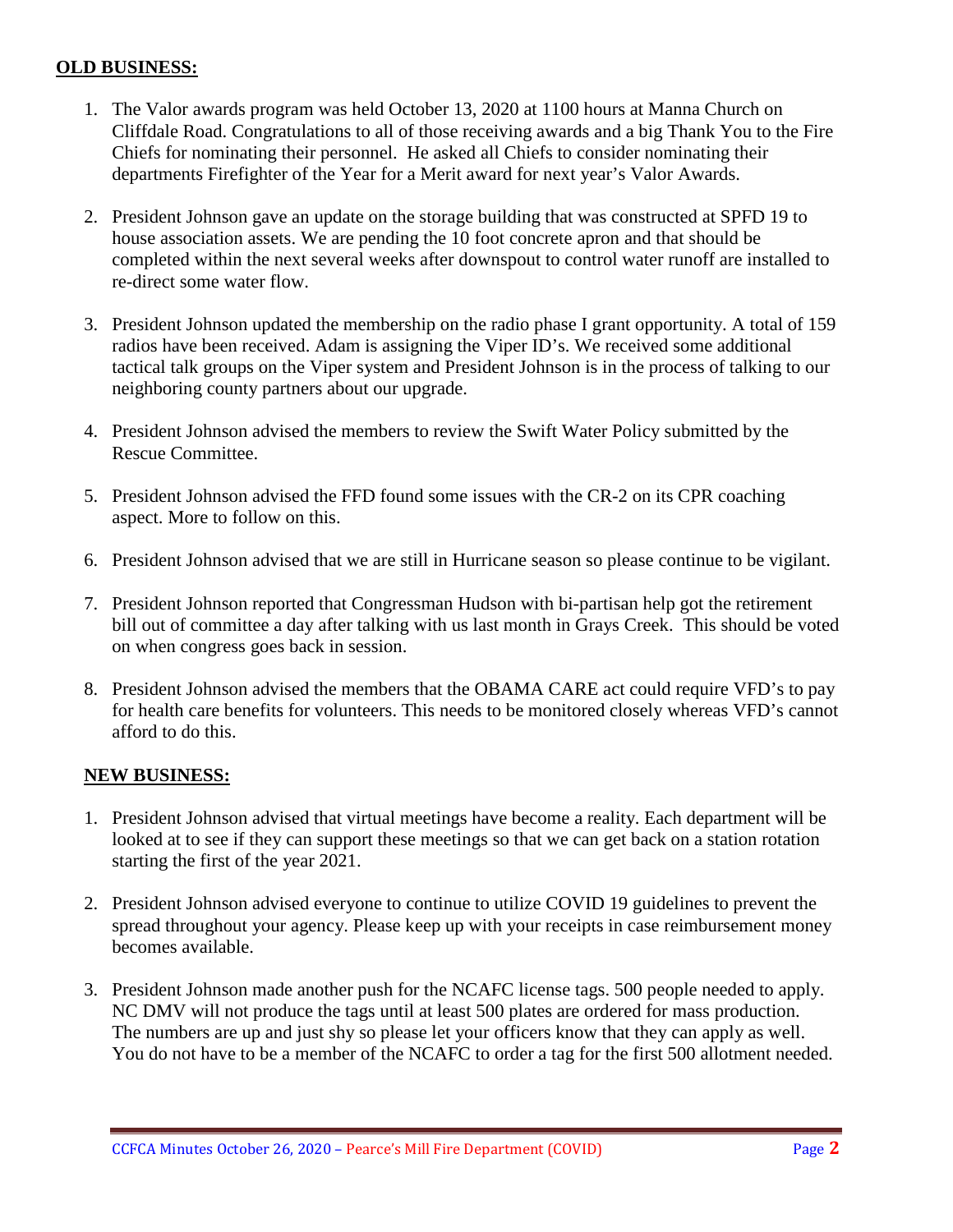4. President Johnson congratulated Westarea Fire Chief Scott Bass and advised the membership that Westarea FD improved to a Class 4 in the NC Response Rating Program. They are now eligible for Class 4 incentive money.

# **COMMITTEE REPORTS:**

## **ID CARD/TECHNOLOGY COMMITTEE**

- **FYI.** Fire Chiefs are required to send a signed letter or memo with a firefighter requesting an ID Card. For any questions or an appointment contact 424-0694 or e-mail at [cjohnson.spfd@gmail.com](mailto:cjohnson.spfd@gmail.com)
	- President Johnson again asked the members to please continue to recycle or return the clips used for our ID Cards. These clips are extremely expensive and we need to reuse them as much as possible in order to hold down costs. Please collect clips when your members leave a department and recycle the clips. He also reminded the membership that we do not print blue tags, which are considered temporary tags only.

#### **FIRE PREVENTION/EDUCATION COMMITTEE** E-Mail: Chief T.J. McLamb [jmclamb@ci.fay.nc.us](mailto:jmclamb@ci.fay.nc.us)

• No report

#### **STANDARDS & POLICY COMMITTEE** A/C Kevin Murphy (SPFD # 13) Chairperson, E-Mail: [kmurphy1903@gmail.com](mailto:kmurphy1903@gmail.com)

• No report.

#### **MEMORIAL COMMITTEE** Chief R. Marley (Pearce's Mill) Chairperson,

E-Mail: [pmfd0301@nc.rr.com](mailto:pmfd0301@nc.rr.com)

• The Memorial Service consisted of a moment of silence over the radio.

#### **AUTOMATIC AID/MUTUAL AID COMMITTEE** Chief Joe Marsh (GCFD # 24) Chairperson,

E-Mail: [gcfd24@nc.rr.com](mailto:gcfd24@nc.rr.com)

• No report.

**FINANCE COMMITTEE** Deputy Chief Freddy Johnson Jr. (Stoney Point) Chairperson, E-Mail: [spfd1302@nc.rr.com](mailto:spfd1302@nc.rr.com)

• Meeting will be re-scheduled.

#### **RESCUE COMMITTEE** Deputy Chief Hank Harris (Cotton FD) Chairperson,

E-Mail: [cfd402@nc.rr.com](mailto:cfd402@nc.rr.com)

• Chief Bradshaw explained the boat requirements for swift water rescue system and advised that a new recommended standard is forthcoming that will be distributed to the Standards Committee and the membership in the near future. Once received please submit your comments directly to Chief Bradshaw or Deputy Chief Hank Harris.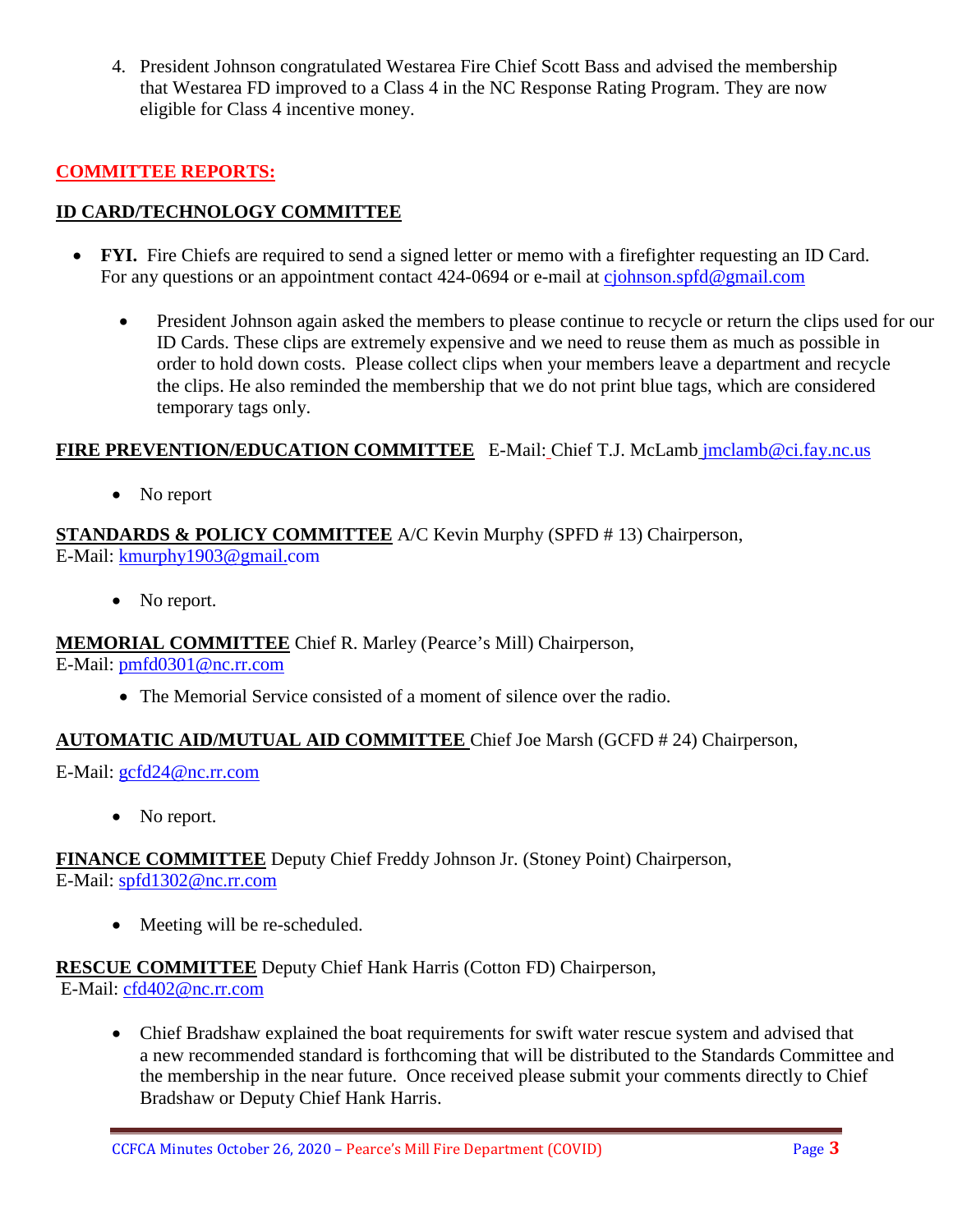#### **COMMUNICATIONS /DISPATCH STEERING / AVL COMMITTEE** Chief Chuck Hodges (Hope

Mills FD), Chairperson, E-Mail: clhodges@townofhopemills.com

• No report.

**SMOKE ALARMS / KNOX BOX COMMITTEE** – Fire Marshal Kevin Lowder (Emergency Services) Chairperson, E-Mail: [klowther@co.cumberland.nc.us](mailto:klowther@co.cumberland.nc.us)

• No report

**FIREHOUSE STEERING COMMITTEE** – Fire Chief T. J. McLamb (FFD) Chairperson, E-Mail: [tmclamb@ci.fay.nc.us](mailto:tmclamb@ci.fay.nc.us)

• No report

**NC WORKFORCE SOLUTION GRANTS – COMMITTEE** – Fire Chief Justin Nobles (SVFD # 23) Chairperson. E-Mail: [Jnobles@stedmanfire.com](mailto:Jnobles@stedmanfire.com)

• No report.

**JOINT INCIDENT / DISASTER RESPONSE COMMITTEE** – Assistant Fire Chief Richard Bradshaw (VFD) Chairperson, E-Mail: [rbradshaw1@nc.rr.com](mailto:rbradshaw1@nc.rr.com)

• No report.

## **ASSOCIATE MEMBERS REPORT**

**COUNTY MANAGERS OFFICE** – Assistant County Manager Tracy Jackson E-Mail: [tjackson@co.cumberland.nc.us](mailto:tjackson@co.cumberland.nc.us)

• No report.

**EMERGENCY SERVICES DIRECTOR/ ECC-911 (**Gene Booth, Director), E-Mail: [gbooth@co.cumberland.nc.us](mailto:gbooth@co.cumberland.nc.us)

- *Director Booth* Congratulations to Westarea for receiving a class 4 rating. Requested all Chiefs to call in for the COVID calls. Gene discussed DPR2 projects and that a rehab trailer for the CCES is included in the top 5 for funding porjects.
- *Emergency Management Director Hendrix*. No report.
- *FM Lowder* No report.
- *Adam Johnson -* No report.

#### **EMS DIRECTOR:** Brian Pearce, Director E-Mail: bpearce@capefearvalley.com

No report.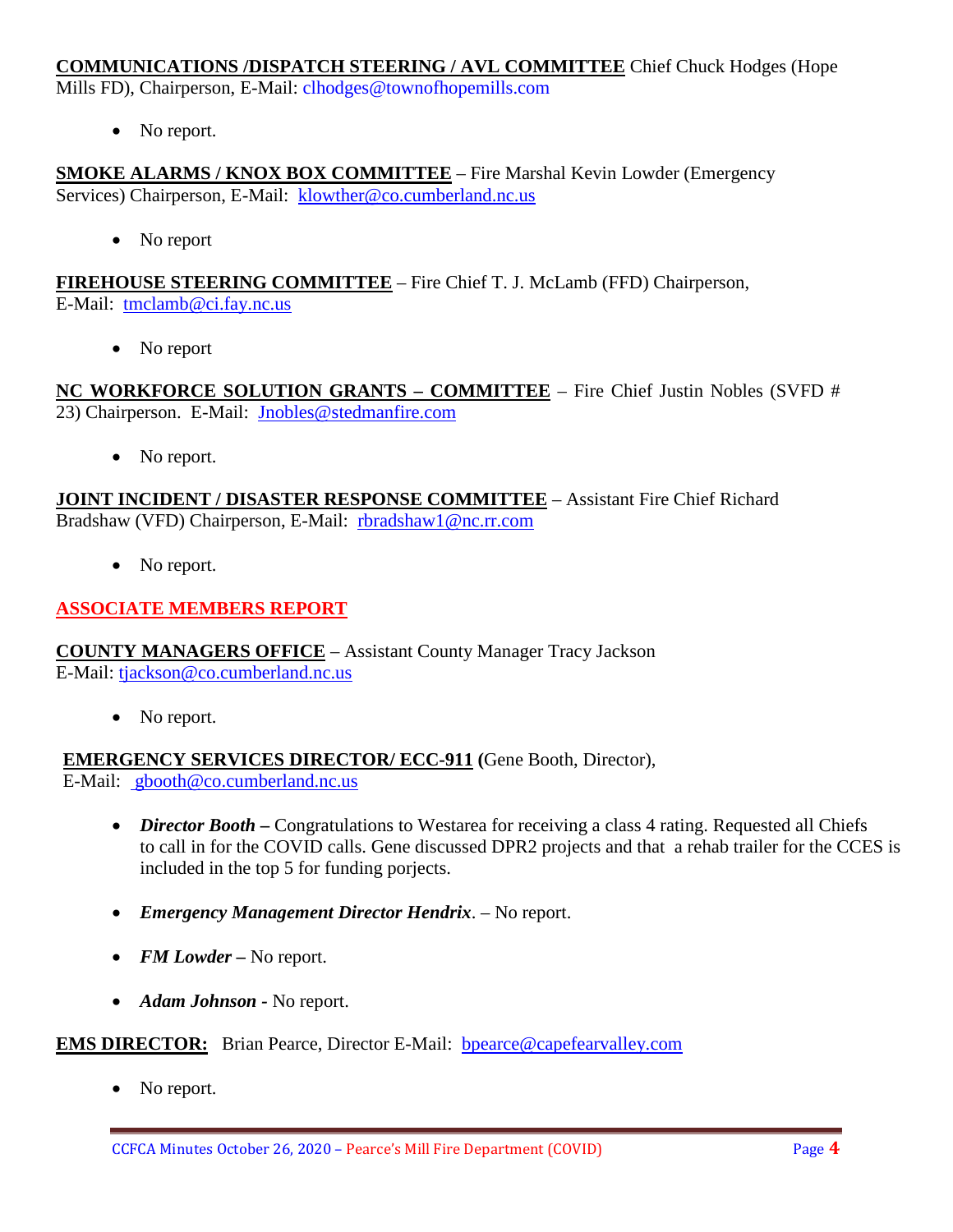**HAZMAT:** AC Robert Brinson, FFD - POC telephone for HAZMAT is 910-584-9550, E-Mail: [rbrinson@ci.fay.nc.us](mailto:rbrinson@ci.fay.nc.us)

• Thank you to all units who participated in the LEPC drill at CFVH this past weekend.

**FORESTRY DISTRICT** Craig Gottfried, County Ranger, E-Mail: [craig.gottfried@ncagr.gov](mailto:craig.gottfried@ncagr.gov)

• Has a position vacant for a smoke chaser position, please call if you have someone interested.

**FTCC** Steve Drew, E-Mail: [drews@faytechcc.edu](mailto:drews@faytechcc.edu)

• Steve Drew gave an update on the new training facility building.

**SHERIFF'S OFFICE** Sheriff Wright (Sr. Sgt. Steven Hodges – ATF)

• New personnel assisting in arson division and being trained for Arson response. Currently a members of station 26 working the CCSO Detective Division.

**FAYETTEVILLE POLICE –** Police Chief Gina Hawkins, Email [ghawkins@ci.fay.nc.us](mailto:ghawkins@ci.fay.nc.us)  (Captain Jay Devane) [jdevane@ci.fay.nc.us](mailto:jdevane@ci.fay.nc.us)

• No report.

## **NC HIGHWAY PATROL** – Major Freddy Johnson Jr. SHP Special Operations. E-Mail: [Freddy.johnson@ncdps.gov](mailto:Freddy.johnson@ncdps.gov) or Sergeant S. Johnson SHP Raleigh Training Center E-Mail [sean.johnson@ncdps.gov](mailto:sean.johnson@ncdps.gov)

• No report.

#### **COUNTY COMMISSIONERS** Fire Commissioner Jimmy Keefe

- Bids are going out for the 911 center. Explained the cares act funding process and how Commissioner Boose boosted the requested funding on our behalf. Requested support for his re-election and asked all members not to forget to vote.
- Commissioner **Boose** updated the membership on the cares act funding. Advised that legal has completed all signatures, both Wade & Spring Lake required corrections but all others have been cleared and should be receiving their cares act funds in the near future from county finance.
- Commissioner Boose also asked for support for his re-election campaign.

#### **FOR THE GOOD OF THE ASSOCIATION:**

• President Johnson reported that Stoney Points Halloween Trail of Terror is still on going. President Johnson also reminded everyone to vote in your upcoming elections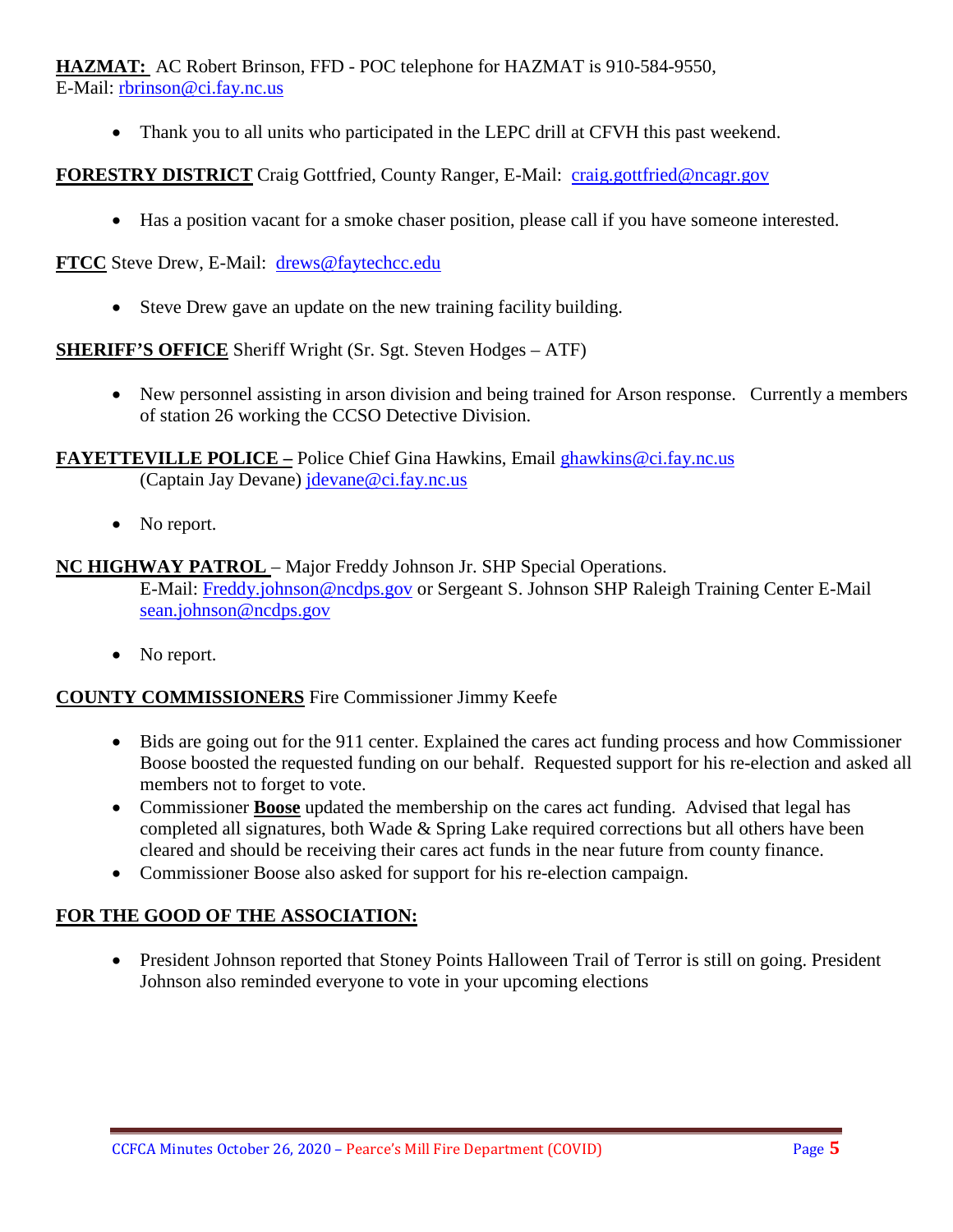**ADJOURNMENT:** A motion was made to adjourn by Chief Brock and seconded by Chief Marsh. The meeting was adjourned at 2010 hours.

Respectfully Submitted By:

# *Freddy L. Johnson Sr.*<br>
Freddy L. Johnson Sr., CFO<br>
Mark A. Melvin, CFO

Freddy L. Johnson Sr., CFO<br>Fire Chief / President

Fire Chief / Secretary

**Enclosures – 1.** 1 – October 2020 Attendance Roll Call